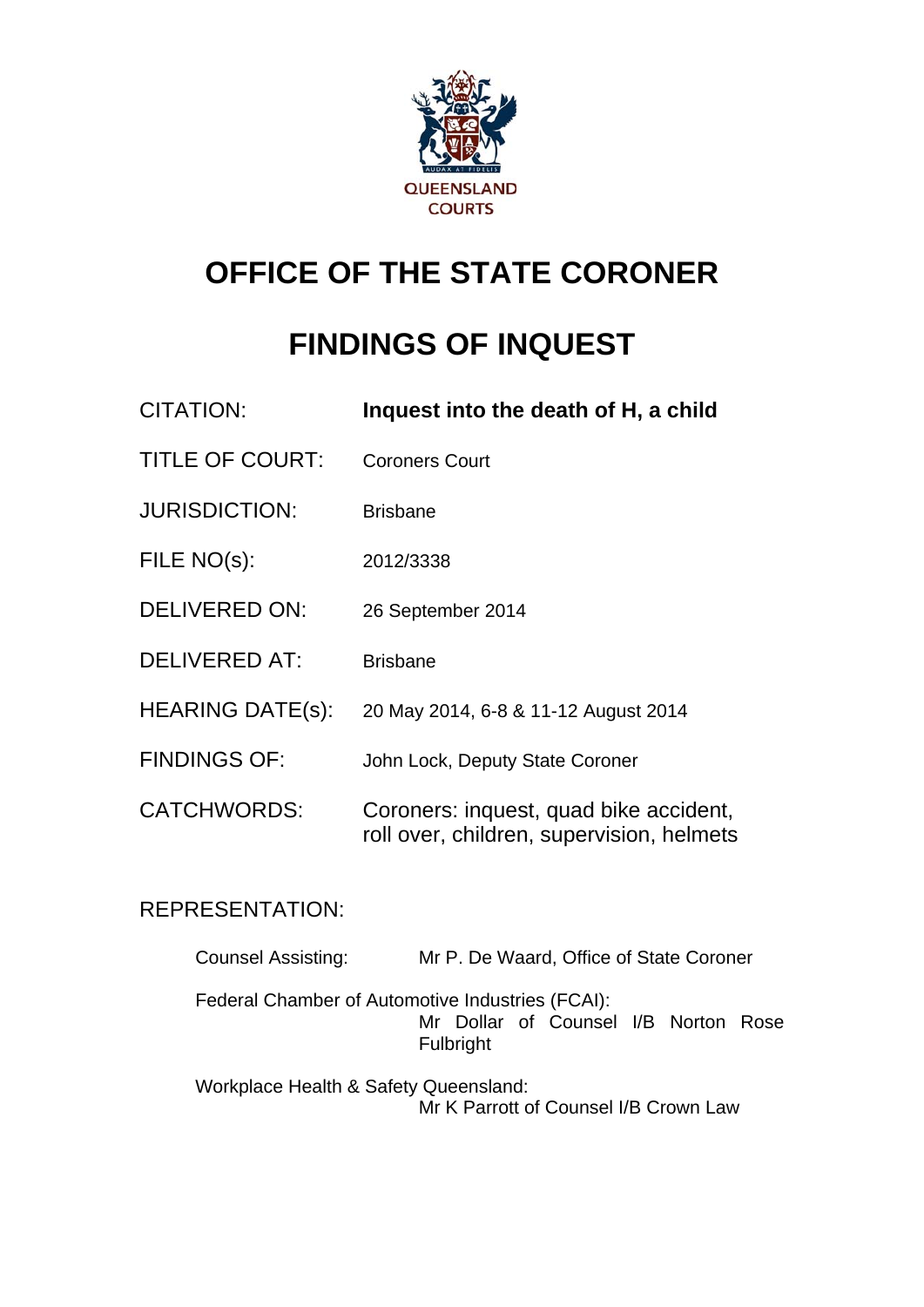# **Contents**

<span id="page-1-0"></span>

| H was under 16 years of age and riding an adult sized quad bike7 |
|------------------------------------------------------------------|
|                                                                  |
|                                                                  |
|                                                                  |
|                                                                  |
|                                                                  |
|                                                                  |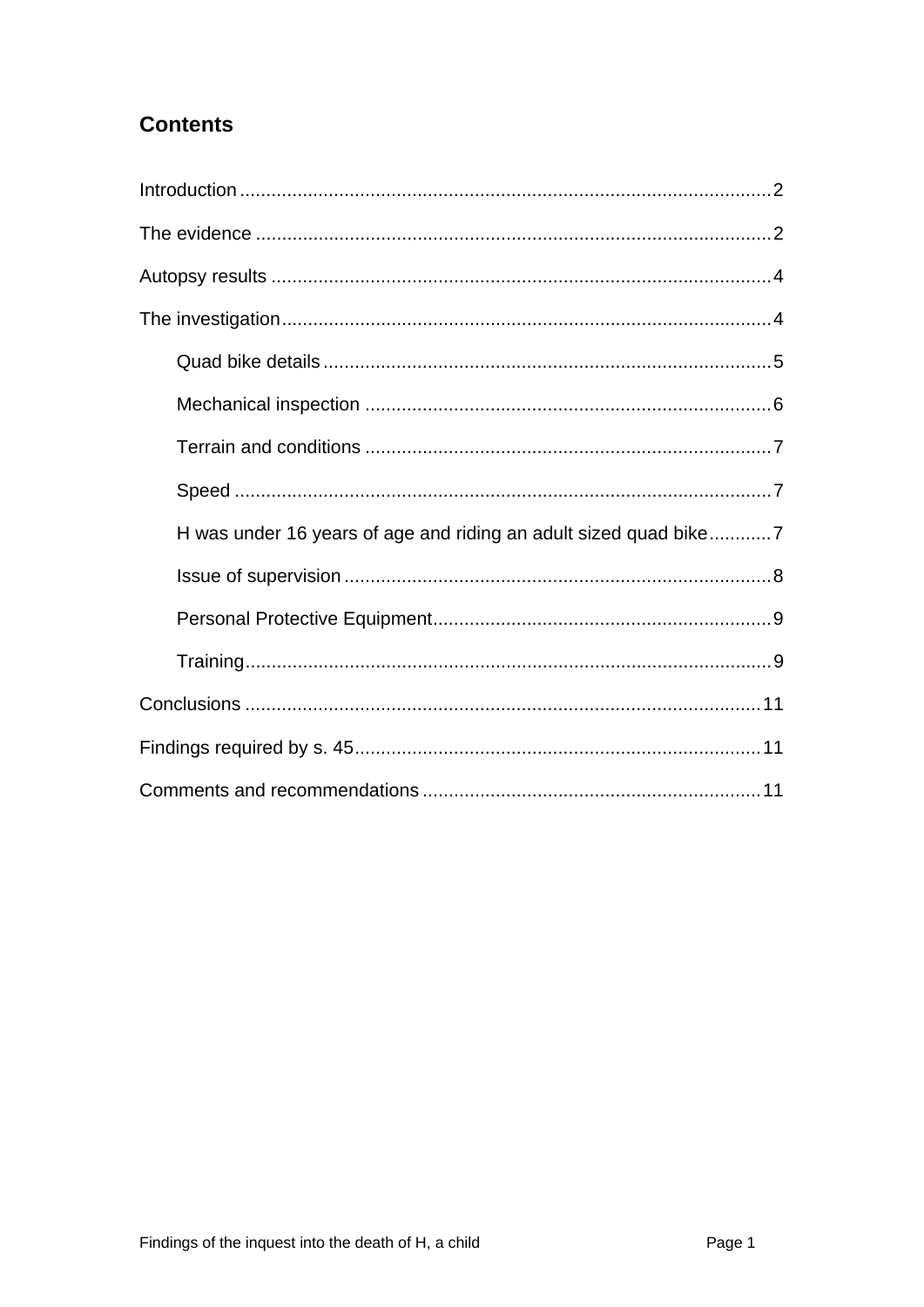## <span id="page-2-0"></span>**Introduction**

Approximately 170 deaths over the past decade have occurred in Australia and New Zealand where Quad Bikes were involved. Most of these have occurred in a rural setting and the leading cause of death on farms in Queensland has some involvement with a quad bike.<sup>[1](#page-1-0)</sup>

It is uncontroversial to say that a number of the statistical sources confirm that the majority of deaths occurred in the age group of  $10 - 19$  and a second highest age group for those over the age of 50.

Quad Bikes are essentially four wheeled motorbikes. They are motorised vehicles designed to travel on four low-pressure tires, having a seat designed to be straddled by the operator, and handlebars for steering control. They are used for both recreational purposes, either privately or in tourism, or for agricultural purposes. In Australia and New Zealand they are typically used in rural settings. They are utilised by search and rescue teams. In the United States of America they are also used in rural settings but the majority are used in a recreational setting.

Whatever may be said about their utility, they have become essential equipment on many farms. That being said, the evidence gathered during this multiple inquest raise many issues including the importance of active riding, good maintenance, use of correct tyre pressure, use of helmets, not allowing children to ride adult sized quad bikes, understanding the limitations of the vehicle and that tragic incidents can occur in quite benign conditions. The cases also emphasise the importance of riders making appropriate decisions.

Most standard quad bikes have no roll over protection system (ROPS). In broad terms, a ROPS is a cabin or roll bar structure on top of the quad bike, which incorporates a seatbelt to restrict movement outside the protective zone in the event of a roll over. Other possible protection mechanisms include Crush Protection Devices (CPD), which is a two bar or circular structure attached to the rear of the vehicle, which aims to provide a protective space in the event of a roll over, but without a seat belt. The utility of either device has been the subject of considerable debate.

Quad Bikes are referred to by the manufacturers and marketed to the public as 'All Terrain Vehicles' (ATVs). There has been some criticism of the use of that term.<sup>[2](#page-2-1)</sup> In this inquest it is intended to adopt the term Quad Bike, but I do so conscious of both arguments and simply use the term in this phase of the inquest because it is one known better to the general public in Australia.

There has been considerable research, studies, reports and investigations carried out by varying persons and organisations considering how to reduce the number of quad bike related accidents. Although there is considerable agreement in relation to a number of issues, there has been robust debate between the main protagonists and considerable difficulty in reaching a consensus as to how to move forward on some of the more contentious issues.

l

<sup>&</sup>lt;sup>1</sup> Lisa Crockett, *National Coronial Information System Database Search.* The report was dated up to 1 January 2013 and noted there is a possibility of underreporting due to filing errors and currently open investigations. The deaths involved in this inquest would not be included. By the time of the inquest the figures estimated were closer to 195. 2

<span id="page-2-1"></span><sup>&</sup>lt;sup>2</sup> Coroner John Olle, *Record of Investigation into Death of Thomas John Hutchings (2009)* State Coroner Victoria, case number 3067/02, p 4. Coroner HB Shortland, *An inquiry into the death of Carlos Mendoza,* Coroners Court New Zealand, CSU- 2010-WHG- 000185 at p 25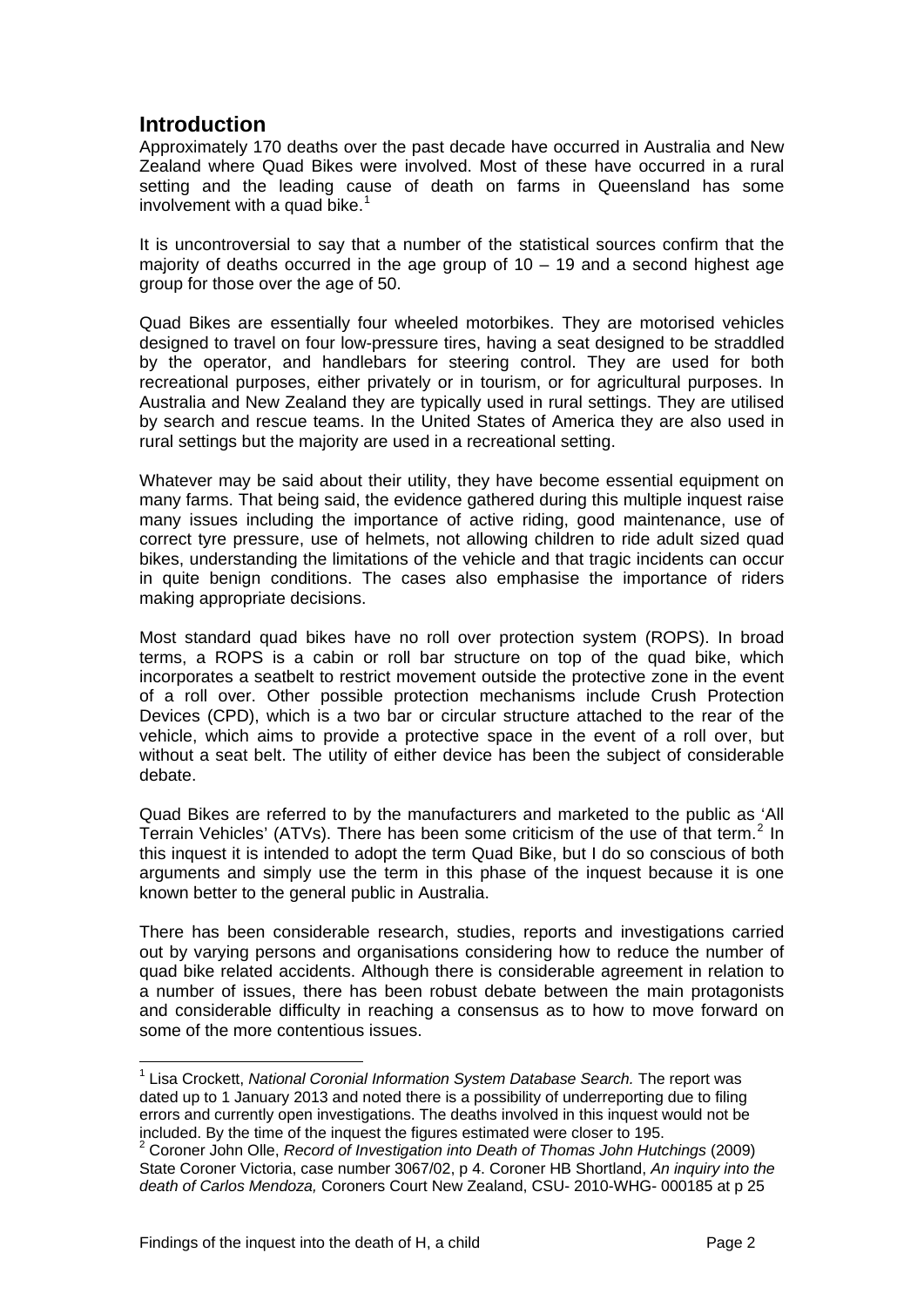<span id="page-3-0"></span>This inquest will examine the circumstances of the deaths of nine individuals. Findings in relation to each of those cases will be made in the first phase of this inquest. In the second phase I will hear evidence concerning what recommendations should be made to help prevent deaths occurring in similar circumstances in future.

## **The evidence**

- 1. The tragic circumstances of this fatality involve a child and a related family member. For the purpose of protecting the family from as much further distress as was possible in the circumstances, on 20 May 2014 I made a non-publication order prohibiting the publication of the name of the deceased person, and any information that identifies or is likely to identify them.
- 2. H died due to crush injuries as a result of rolling an adult sized quad bike at approximately 9:00am on 15 September 2012. The incident occurred on a dirt road into his home on a private rural property in Queensland. H was 11 years of age at the time of his death. The quad bike belonged to the family.
- 3. H had been living at the 80ha property with his mother, stepfather and 15 year old brother for the last few years. After school and on Saturdays, H used to assist a neighbour on their dairy farm that had been recently purchased from his stepfather. His neighbour's property was about 800 metres away. He would commence his work days in the very early hours of the morning.
- 4. There was varying evidence as to whether H was paid for his work at the dairy farm. His employer advised police that there was no formal pay arrangement but he had been previously given a calf. His father advised police that H was paid for his work. This matter was not reported by the police to Workplace Health and Safety Queensland (WHSQ) as it was treated more as a children protection services issue rather than a workplace issue. I accept that this was an informal arrangement between neighbours and had little to do with an employment relationship.
- 5. At about 3:50am on the morning of 15 September 2012, H departed to the neighbour's dairy farm on his quad bike. After helping to milk the cows, H returned on the quad bike to his house at about 9:00am. His mother and stepfather were not at home at the time.
- 6. Shortly after 9:00am, H's 15 year old brother, C, was inside the house when he heard the noise of the quad bike returning along the driveway before the engine went quite. He did not hear H come inside so about five minutes later he went outside to investigate. He found H underneath the quad bike. He was lying on his stomach, face down, with his arms out in front of him. The quad bike was rolled onto its side, with the right foot rest across H's back.
- 7. As he approached H, he noticed his arms were not moving much and he was starting to turn purple (specifically around his ears). He seemed drowsy and his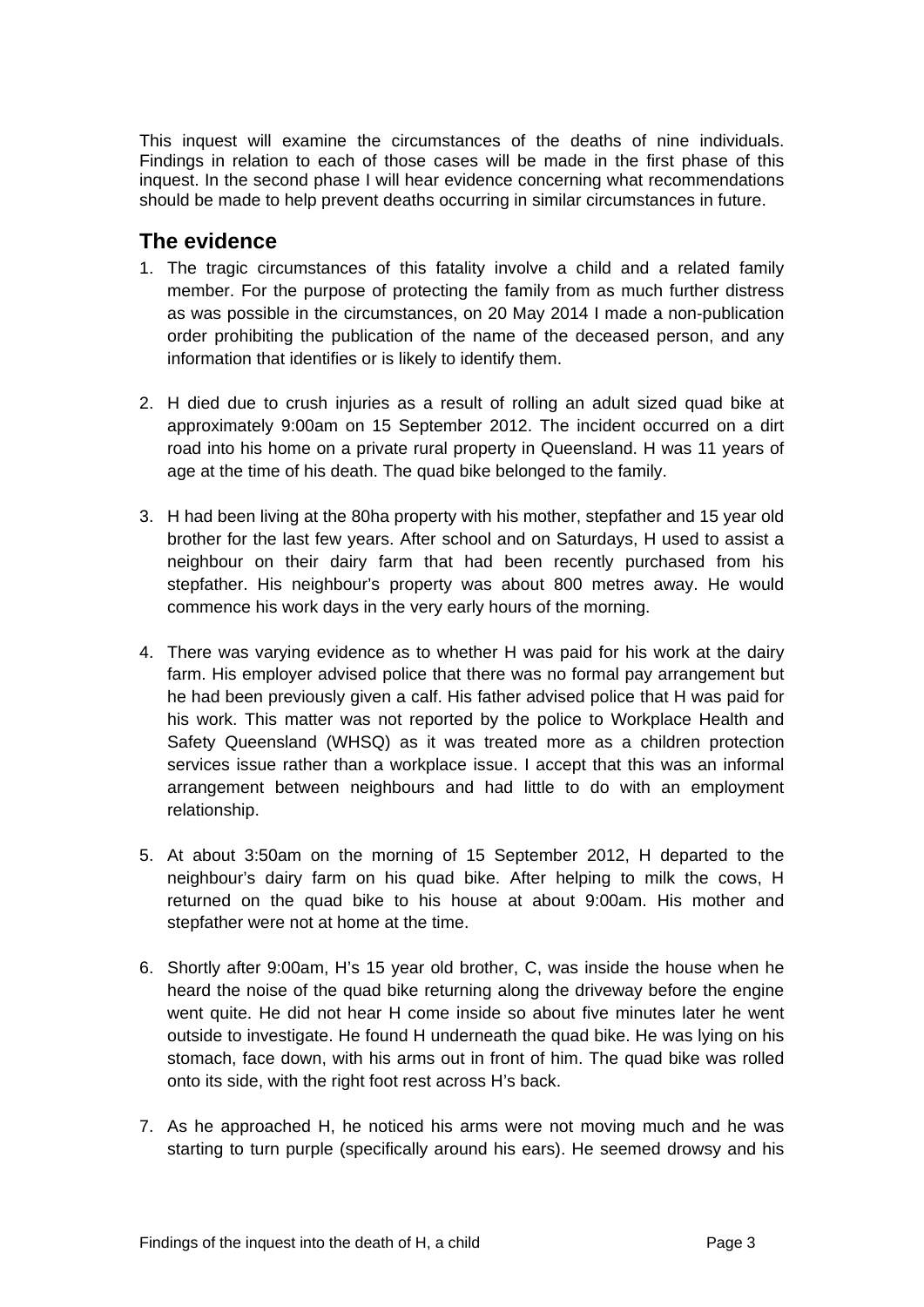face was 'slopey'. C attempted to lift the quad bike off H but it was too heavy. The curb weight of the quad bike was 365kg.

- 8. C told H he would go and get the neighbours from the dairy farm, to which H replied 'righto' in a soft whisper.
- 9. C drove a Hilux utility vehicle to the neighbour's dairy farm seeking help. Prior to leaving, he looked at his brother, who appeared to be unconscious. He called out to his brother, but did not receive a response. One neighbour travelled with C back in the utility and another on a quad bike back to the house. By that time, H was not breathing; he had no pulse, and was blue in the face. The neighbour pulled the quad bike off him.
- 10. C phoned an ambulance on the landline at 9:02am and the neighbour commenced CPR on H.
- 11. Sergeant Kidd, Officer in Charge of Goombungee Police Station, was the first to arrive at the scene and took over CPR. The Queensland Ambulance Service arrived at about 9:17am. After all attempts had been made to revive H, a Life Extinct certificate was issued by a paramedic at 9:50am.

#### <span id="page-4-0"></span>**Autopsy results**

- 12. An external and internal post mortem examination was undertaken by a forensic pathologist, Dr Boris Terry, at the Toowoomba Mortuary on 18 September 2012. Toxicology tests were also undertaken. Dr Terry completed his autopsy report on 12 November 2012.
- 13. Dr Terry found that there were petechial haemorrhages over the surfaces of the lungs, which are commonly seen following death due to asphyxia. There was minor bruising over the chest and no evidence of major internal injury.
- 14. Dr Terry found that neither drugs nor alcohol contributed to the death. He also noted a clinical history of intellectual impairment.
- 15. Dr Terry concluded that H's death occurred due to restriction of chest movement caused by the weight of the quad bike on top of him. The medical cause of death was due to: *asphyxia*.

## <span id="page-4-1"></span>**The investigation**

- 16. Police commenced their investigation on the morning of the incident. They interviewed relevant witnesses and conducted an inspection of the deceased's body. Scenes of crime officers photographed the incident location, the deceased child, and the quad bike in situ.
- 17. A Forensic Crash Investigator, Senior Constable Jonathan Reid, attended the scene at 11:45am and inspected the quad bike and seized it for mechanical inspection. He examined the scene for track marks to attempt to reconstruct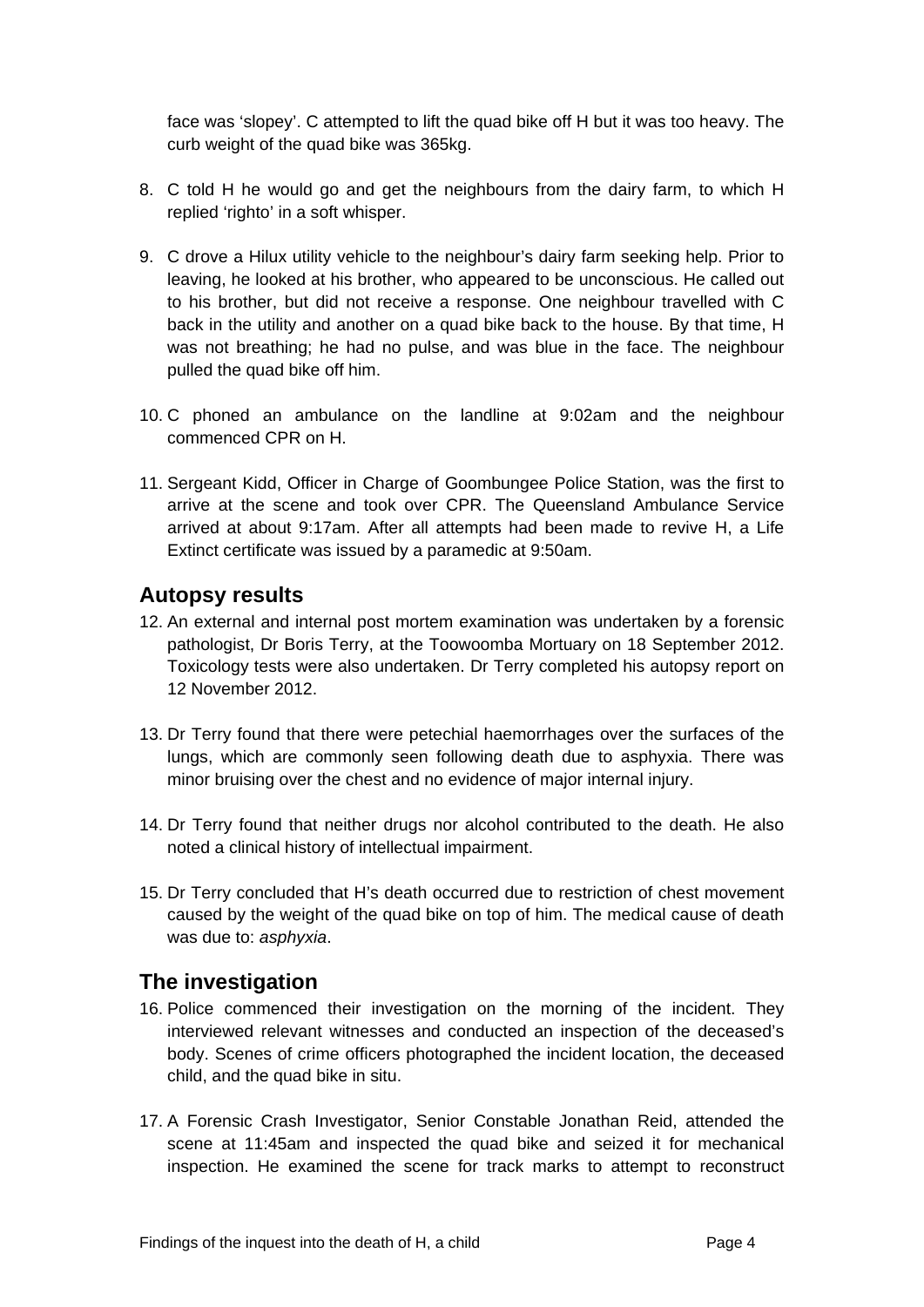events that had resulted in the quad bike overturning. However, the dirt track was extensively contaminated by emergency services prior to police arrival.

- 18. The initial police reporting officer, Sergeant Gregory Kidd, submitted a Form 1 dated 15 September 2012. Senior Constable Reid submitted his FCU police report on 1 January 2013 and obtained further information in the lead up to the inquest at the direction of the Coroner. He provided oral evidence at the inquest.
- 19. Senior Constable Reid owned a quad bike himself and had a good understanding of them. However, he agreed that quad bike specific investigation training and a standardized template for quad bike investigations would be useful.
- 20. Senior Constable Jonathan Reid was of the opinion that H lost control of the quad bike when travelling on the road towards his house, causing the quad bike to roll over, and H to be ejected from the quad bike in the process.
- 21. In oral evidence, different possibilities were discussed with Senior Constable Reid as to how this would have occurred. The most likely appears to be that whilst travelling in a straight line, H turned sharply to the left to go around a bend. There was a rock in the centre of the driveway that he would have ridden over and he would then have ridden over a slight rise of the grassed verge area to the left of the road. H is unlikely to have effectively shifted his weight to the left of the quad bike and the quad bike has rolled to the right.
- 22. Senior Constable Reid was of the opinion that the quad bike rolled 1¼ times in a clockwise direction. However, it was suggested that it was also possible that the quad bike only rolled  $\frac{1}{4}$  of a time. Due to the large number of emergency vehicles, civilian vehicles and pedestrian traffic over the area, Senior Constable Reid was unable to identify with certainty any tracks left by the quad bike. He based his opinion on his observations of the scene, the damage sustained to the quad bike and the injuries sustained by H.
- 23. Approximately two metres directly to the north of where H had come to rest, Senior Constable Reid located a fresh divot or gouge mark, which appeared to have been caused by the quad bike rolling over. Continuing towards H, was a small debris field of tools and irrigation items, the left handlebar mirror, and the left knuckle protector from the handlebar. An inspection of the mounting screw of the mirror showed a fresh fracture of the metal, indicating it had been snapped off as the quad bike rolled. He also noted that the left handlebar had been bent slightly downwards. The mark on H's back was measured and noted to have matched the right foot rest of the quad bike. This supported a conclusion that the right foot rest of the quad bike had landed on top of H.

## <span id="page-5-0"></span>**Quad bike details**

24. The quad bike was a 2002 model Taiwan Golden Bee 'Blade' 460cc and had been purchased new from a local dealer by H's stepfather. This is a quad bike manufactured in China. TGB is not a member of the FCAI and was not bound by the US Standard in place at the time.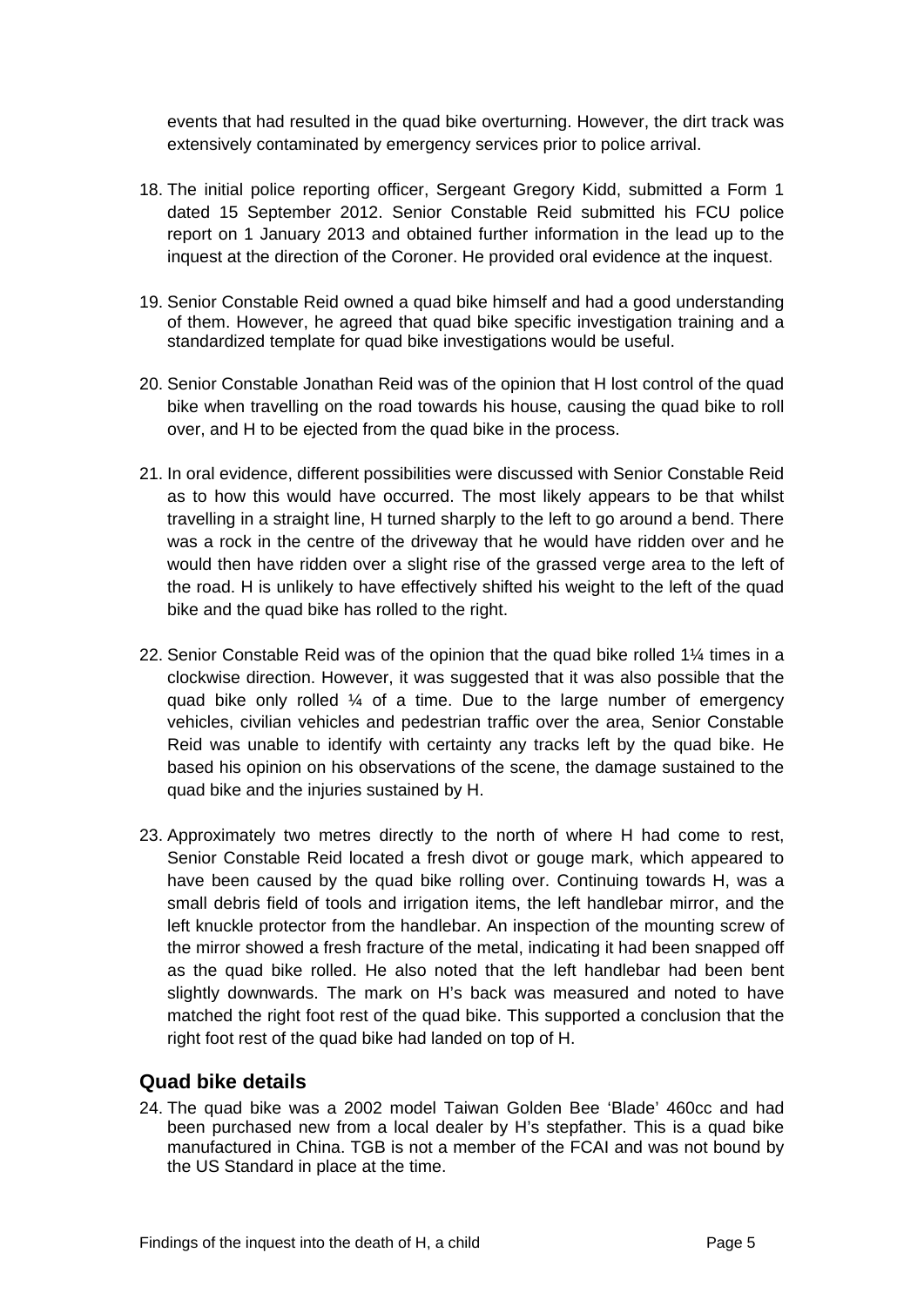- 25. The quad bike had a small after-market tool box attached to the front gear rack. This was the only accessory fitted and had only a small number of irrigation and general farming tools within it. In Senior Constable Reid's opinion, the weight of the tools and the tool box would have had no bearing on the handling of the quad bike.
- 26. There was no CPD or ROPS installed on the quad bike.

#### <span id="page-6-0"></span>**Mechanical inspection**

- 27. On 26 September 2012, Mr Simon Major from the Queensland Police Vehicle Inspection Unit at Alderley, Brisbane, conducted a mechanical inspection and test rode the quad bike. He finalised his report on 28 September 2012.
- 28. He found that all throttle components were connected and operating freely. The brakes all functioned satisfactorily. However, the park brake had only very minimal retardation and was potentially dangerous.
- 29. The suspension components were connected and operational. The electrical system operated satisfactorily.
- 30. Mr Major was of the opinion that there were no mechanical defects that would affect the road going capabilities of the quad bike.
- 31. The TGB Owner's Manual that was supplied with the quad bike upon purchase was provided by H's stepfather to the police. It was stated in one section of the manual that the mandatory tyre pressure for the 460cc model 'off road' was 5 psi and for 'on road' it was 10 psi. 'Off road' and 'on road' were not defined. In another section of the manual, it stated that the cold tyre pressure was 3 psi.
- 32. Mr Major noted in his report that the tyres were inflated and of satisfactory thread depth. He did not initially provide the tyre pressure measurements that he had taken during his inspection. They were later obtained by the Coroner and it was revealed that the tyre pressures were as follows:
- a. Front left 12 psi;
- b. Front right 11psi:
- c. Rear left 8 psi; and
- d. Rear right 9 psi.
- 33. What this demonstrates is that each of the tyres was at a different pressure. This could have potentially affected the handling characteristics of the quad bike. It also demonstrates that if the dirt road on H's property was considered 'off road', the tyres on the TGB were inflated about 2-3 times the manufacturer's recommendations. The manual warns that since the tyre pressure influences the driving ability, the mandatory tyre pressure should always be maintained.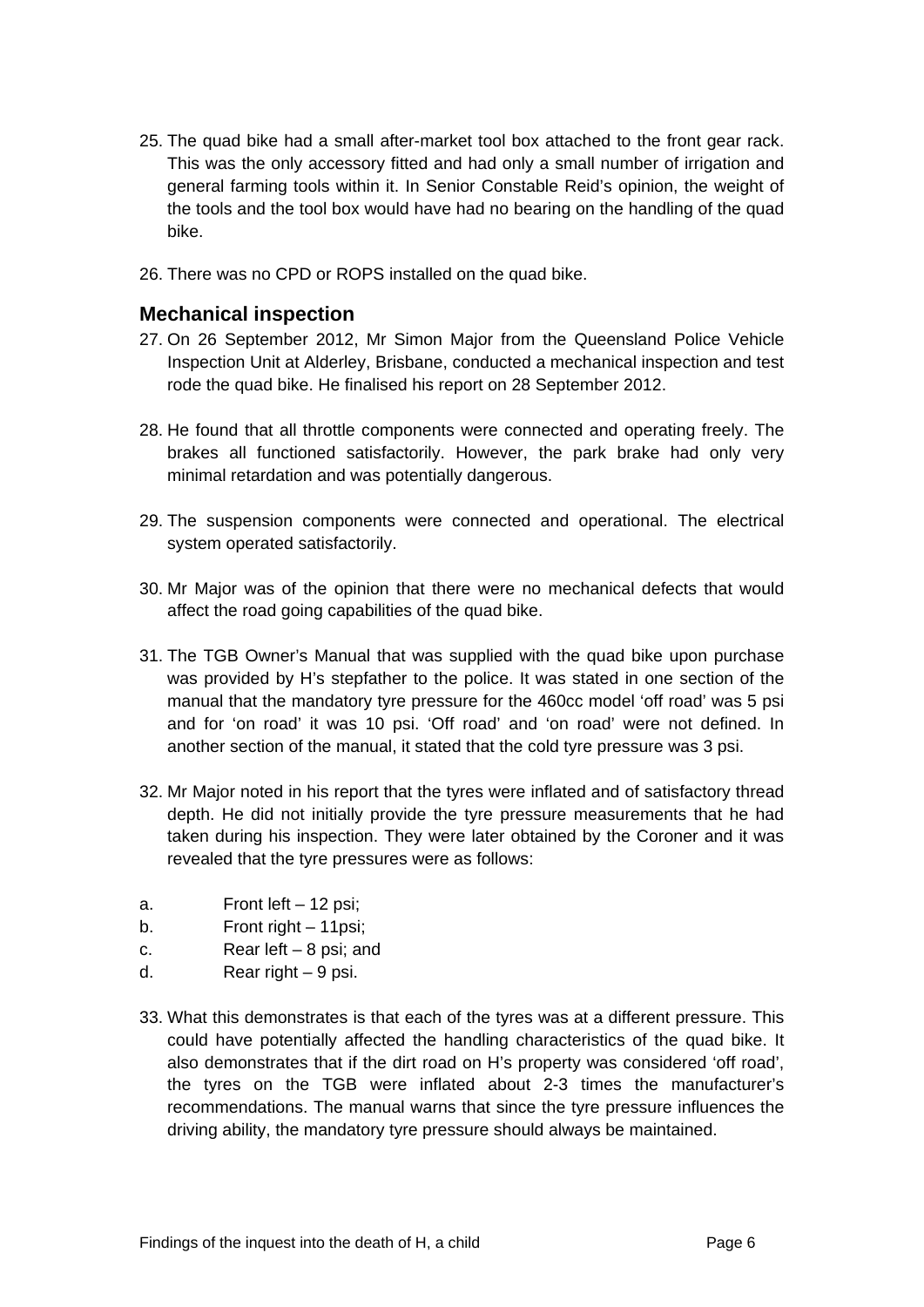## <span id="page-7-0"></span>**Terrain and conditions**

- 34. The dirt driveway to the house was approximately 150m in length. The driveway's width accommodated a single vehicle travelling in one direction but had slightly raised grass verges on either side. It was bordered by temporary electric fencing comprising of star pickets and two strands of white electric 'hot tape'.
- 35. Senior Constable Reid noted that the driveway surface was not level, and several rocks and bumps were prevalent in the surface.
- 36. There were a pile of rocks close to the incident scene. The assumption was made by H's brother that H may have collided with this pile, causing the quad bike to roll over. Senior Constable Reid inspected the pile of rocks closely and noted they had not been disturbed in any way. They were also in the wrong position to have been involved in the incident. He therefore discounted this as having contributed to the incident.
- 37. No measurements were taken of the smaller rocks imbedded in the driveway. Nor were any measurements taken of the distance between the rocks indented in the driveway and the approximate location of H.
- 38. No measurements were taken of the angle of the turn of the quad bike due to contamination of the scene and the unavailability of mapping equipment. No defined tyre marks could be found to show the direction of travel of the quad bike prior to the incident, although photos of the scene did show potential tyre marks, which could not be discounted.
- 39. Bureau of Meteorology data suggests that there was no rainfall recorded on the day of the incident. The temperature at 9:00am was 16.6 degrees and the sun rose at 5:46am.
- 40. There is no evidence to suggest that there were any visibility issues at the time of the incident.

## <span id="page-7-1"></span>**Speed**

41. Senior Constable Reid was unable to establish the speed the quad bike was travelling or the manner in which it was being ridden at the time of the incident.

## <span id="page-7-2"></span>**H was under 16 years of age and riding an adult sized quad bike**

- 42. The quad bike had a large warning sticker located on the front right wheel guard, in clear view of the rider, stating: 'WARNING – Operating this ATV if you're under the age of 16 increases your chance of injury or death. NEVER operate this ATV if you're under the age of 16'. The owner's manual also provided clear warnings that children under 16 years must not ride the quad bike.
- 43. Although H was a strong and healthy child, his physical capability would not have been matched by his cognitive capacity, maturity, judgement and perception. There is no doubt that this would have contributed to the incident.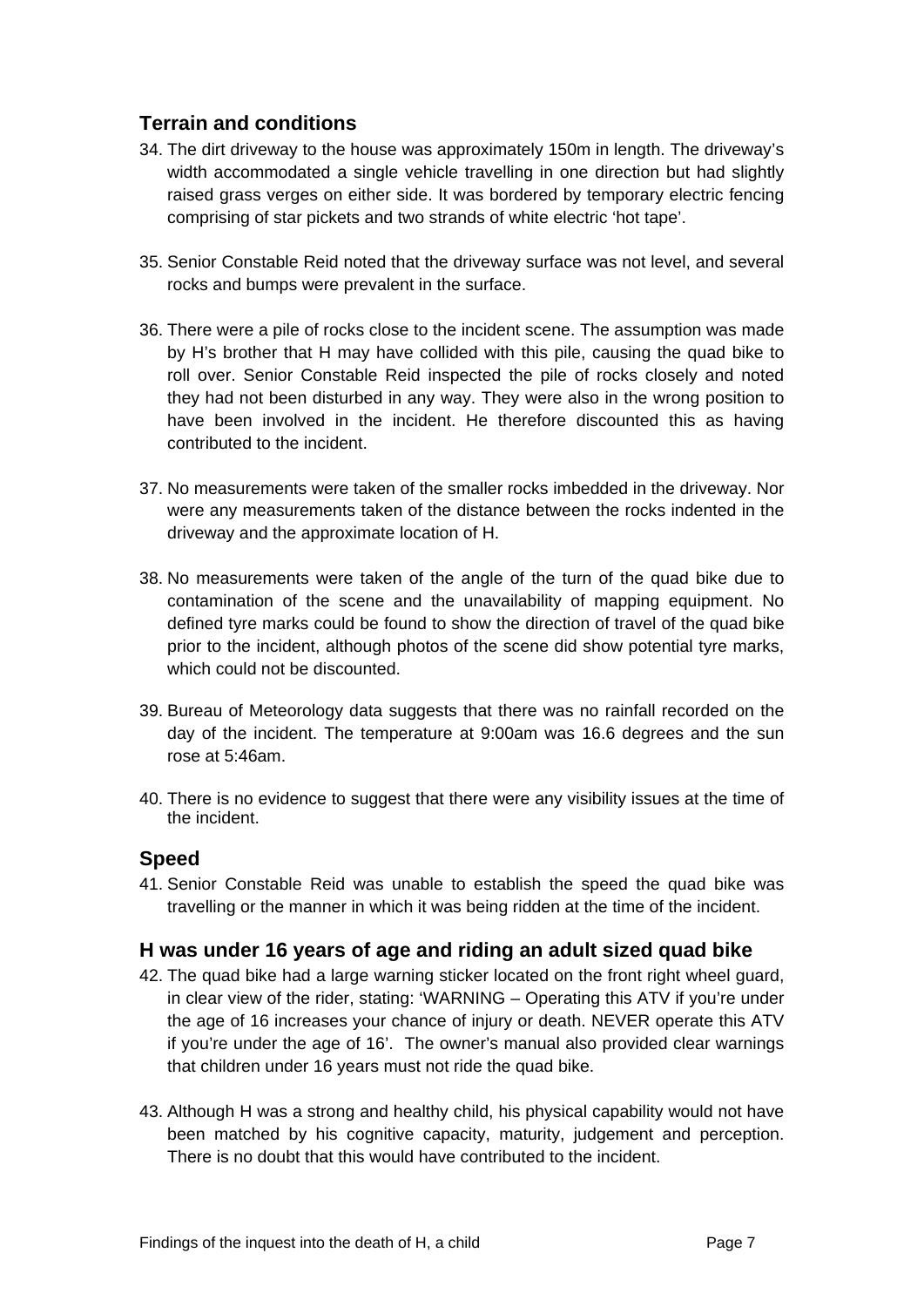- 44. H's stepfather described him to police as very mechanically minded and a practical kid who was handier around the farm and house than most adults.
- *45.* However, H also had an intellectual learning disability. He was in year six at school but he was completing school work at the level of a year four student. H's paediatrician in Toowoomba, Dr Don Adsett, advised the Coroner in a letter dated 27 May 2014 that H's condition placed him in the second percentile. He had a moderately severe disability that would not have necessarily limited his gross motor skills. Hence, he would have been capable of riding a quad bike. Dr Adsett did however note that H's degree of impulsivity and emotional disregulation may have limited his ability to drive safely.

#### <span id="page-8-0"></span>**Issue of supervision**

- 46. H's mother and stepfather advised police that they had rules regarding the boys riding the quad bikes. She said that the boys were both required to wear helmets and they were not allowed to ride the quad bikes recreationally. They were only allowed to ride in second gear on the smaller Honda quad bike and no faster than 15km/h on the larger TGB quad bike.
- 47. H's stepfather advised police that the boys were not allowed to go past second gear on the TGB quad bike, which would restrict their speed to about 12km/h. That was unless, his mother or stepfather was with them and they were pillion passengers.
- 48. H's brother was interviewed by police. He stated that he and H did quad bike racing on a track they had built on the property. H's brother said they were always required to wear a helmet but did not mention anything about having speed limits. I did not direct further questioning by the police to clarify matters with H's brother due to a concern that further contact would be detrimental to his wellbeing.
- *49.* In the lead up to the inquest, police contacted H's step ather about a range of issues. H's stepfather advised police that there was no designated or built quad bike track on the property and that if the boys were riding recreationally, it would have been in one of the paddocks. At the time of the inquest, they no longer lived at the property.
- *50.* It is noted that the TGB quad bike was an automatic, whereas the smaller Honda quad bike was a manual. Therefore, H's stepfather's rule about not going past second gear in the TGB is difficult to understand. It would also appear that their rule regarding no recreational use was not followed. It is unclear whether H's brother was aware of any speed limits.
- 51. Although H was only riding a short distance to and from his neighbour's property of about 800m, it must be noted that this was in the absence of any adult supervision.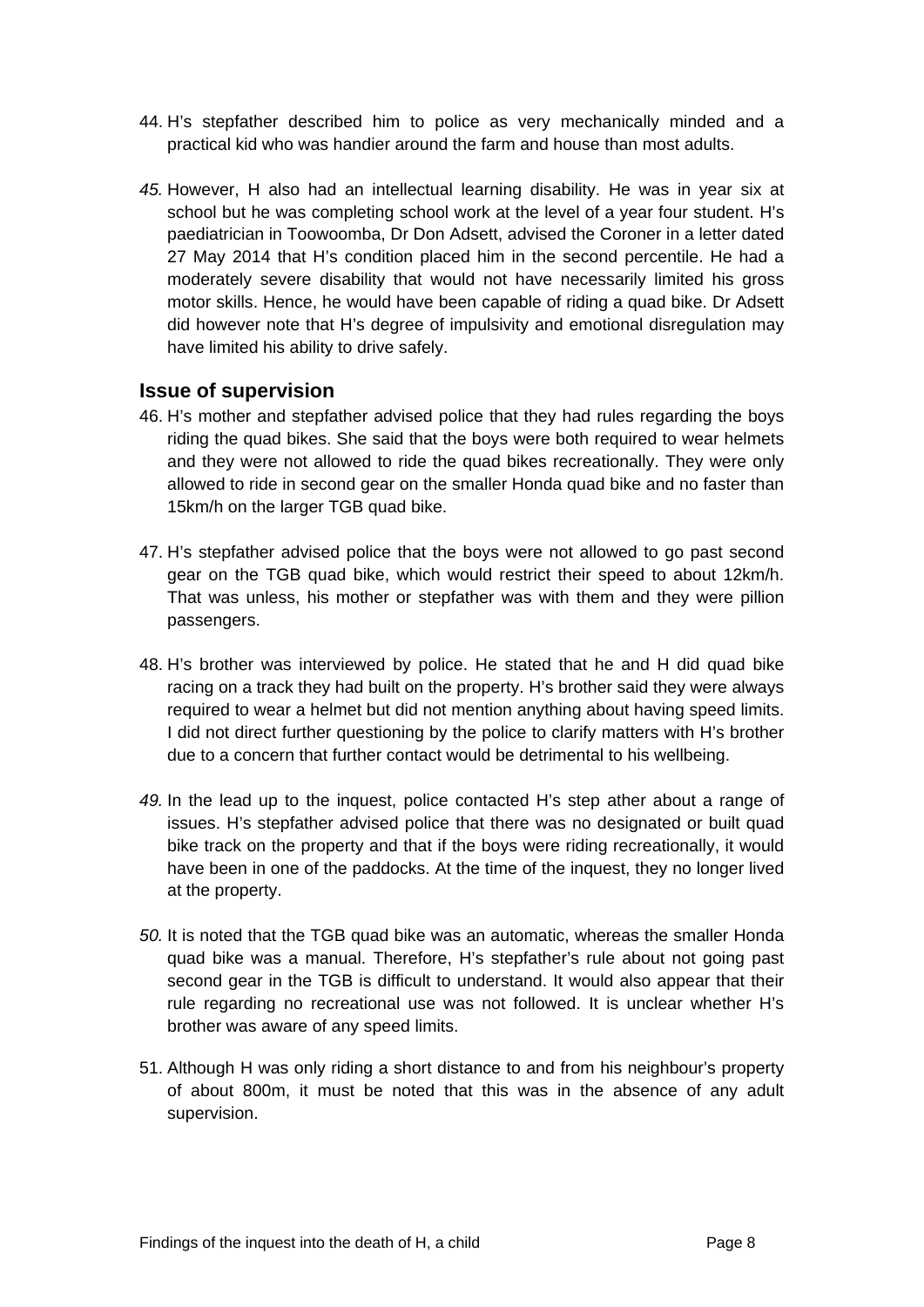## <span id="page-9-0"></span>**Personal Protective Equipment**

- 52. H's helmet was compliant with Australian standards, was a size 'small', and was specifically purchased for both boys. H's mother said that the helmet fitted him really well. He knew he had to have the helmet strapped up and he always did when riding quad bikes.
- 53. Although the helmet was near H when he was discovered, it is Senior Constable Reid's firm opinion that H was wearing his helmet at the time of the incident. It would appear that H removed his helmet prior to being discovered by his brother.
- 54. The autopsy report states that H had a 12mm graze over his left lateral forehead. Senior Constable Reid's opinion is that it is likely that the graze would have been sustained by the solid internal shell of the helmet, which would have been in contact with H's forehead as he fell to the ground. He has suggested that if the helmet had not been worn, it would have been located further from him and the quad bike as it fell from the quad bike after rolling.
- 55. It is Senior Constable Reid's opinion that had the helmet not been worn at the time of the incident, H would have sustained more significant injuries to his face and head as he struck the ground.
- 56. The TGB Owner's Manual states that before operating the vehicle, an approved safety helmet, boots, goggles, gloves and full protective clothing must be worn.
- 57. H was wearing his older brother's gumboots, which were several sizes too large for him, tracksuit pants and a t-shirt.

## <span id="page-9-1"></span>**Training**

- 58. H's stepfather had been involved in farming all his life. His first experience with quad bikes was in the early 1980s when the three wheeler motorcycles were introduced as a farming tool. Over the years he has used motor cycles, three wheelers and quad bikes extensively on farms he has worked at and operated.
- 59. H's stepfather had not received any formal training. However, he felt that his extensive use had given him a large amount of experience and he noted that he had never had a serious incident on a quad bike.
- 60. H's stepfather passed on his knowledge to the children. He says that he instructed the children and closely observed them during mustering and any farm work that was conducted until the point where he believed they were both competent operators. At the time of the incident, he says he still monitored the riding habits of his children and gave them instructions where appropriate.
- 61. H's stepfather advised police that he had read the TGB owner's manual but not in its entirety. He was unsure if his wife had read the manual but he did not think she had.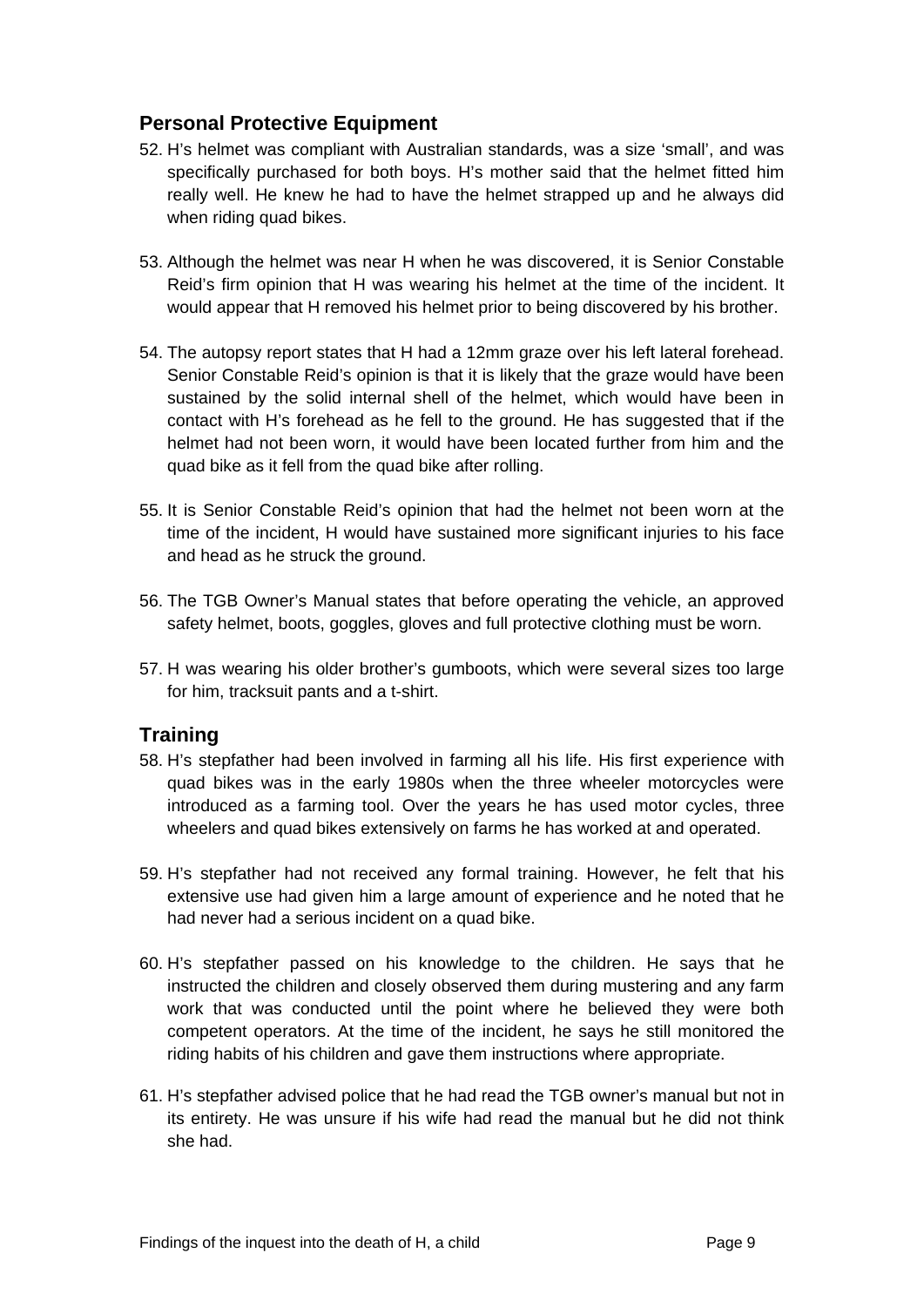- 62. It is noted that the TGB owner's manual was inconsistent in parts and may not have made a lot of sense in key areas to a person new to quad bikes.
- 63. H had been riding quad bikes since between five and eight years of age. He had also been driving a tractor and riding horses for some time. H's mother and stepfather felt that he was a competent quad bike rider. H's neighbour who employed him at the dairy farm also felt he was a competent and sensible rider.
- 64. H usually rode a much smaller 2006 model Honda TRX 250cc quad bike. On the evening prior to his death, H's stepfather informed him that his usual Honda quad bike was broken and he would need to use the larger TGB quad bike. The larger TGB quad bike had only been purchased by his stepfather six months earlier. His stepfather said H would have ridden it 20 times or more.
- 65. It is important to note that the Honda quad bike that H was more used to riding would have been much lighter than the TGB quad bike, with a lower centre of gravity, and about half the size in terms of power (250cc compared to 450cc). It would have also handled quite differently when you consider the difference in the proportion of H's size to the quad bike. Photographs of the Honda quad bike also indicated that the front tyres were relatively bald compared to the more aggressive 'all terrain' tread of the tyres on the larger TGB quad bike. This would have made it easier for H to take corners relatively sharply and achieve the front end of the quad bike to 'slide' at low speeds, if he was inclined to do so.
- 66. Therefore, if H had attempted to take the left corner of the drive way relatively sharply on the TGB quad bike, it could have handled very differently and is likely to have resulted in the tyres digging in and causing the roll over that occurred in this incident.
- 67. H would have been familiar with the area of the driveway on which the incident occurred as he had been living there for some time and used to ride his quad bike along the same driveway frequently.
- 68. For all quad bikes, it is important that riders incorporate what is known as 'active riding'. Because of the effect of centrifugal force and inertia force, a rider needs to change their body's centre of gravity to avoid rolling the quad bike or skidding. The heavier the rider, the more effective this is. H weighed 72kg, so active riding is likely to have made a difference.
- 69. While making a left turn, it would have been important for H to slow down and incline his body to the left to change the centre of gravity. This was explained in the TGB owner's manual. It is unlikely that H would have had a full appreciation of these skills, despite his experience. The consequences of not incorporating active riding on a heavier and faster quad bike are much greater. Failure to do so in this case could have resulted in the quad bike rolling to the right.